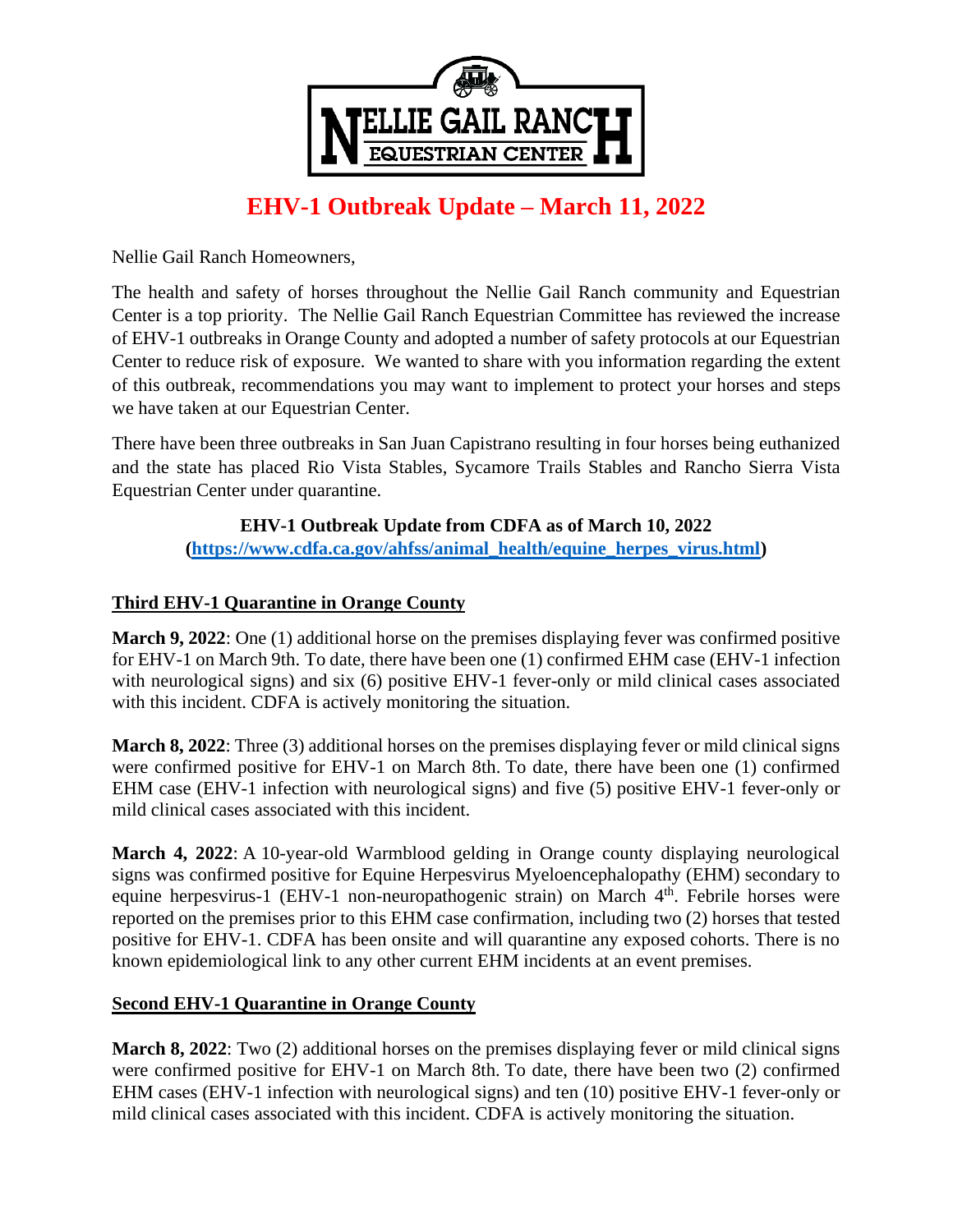**March 5, 2022**: Two (2) additional horses on the premises displaying fever or mild clinical signs were confirmed positive for EHV-1 on March 5th. To date, there have been two (2) confirmed EHM cases (EHV-1 infection with neurological signs) and eight (8) positive EHV-1 fever-only or mild clinical cases associated with this incident.

**March 3, 2022**: A 22-year-old Thoroughbred gelding in Orange county displaying neurological signs starting on February 28<sup>th</sup> was confirmed positive for Equine Herpesvirus Myeloencephalopathy (EHM) secondary to equine herpesvirus-1 (EHV-1 non-neuropathogenic strain) on March 3<sup>rd</sup>. Another horse on the premises, a 22-year-old Warmblood gelding displaying neurological signs starting on March 1<sup>st</sup> was confirmed positive for EHM secondary to EHV-1 on March  $3<sup>rd</sup>$ . Both geldings were euthanized due to severity of clinical signs.

## **First EHV-1 Quarantine in Orange County**

**March 8, 2022**: No additional cases or clinical signs have been reported. CDFA continues to monitor the situation.

**March 5, 2022**: One (1) additional horse on this premises, a 14-year-old Warmblood gelding, displayed neurological signs and was euthanized on March 2nd, and was confirmed positive for Equine Herpesvirus Myeloencephalopathy (EHM) secondary to equine herpesvirus-1 (EHV-1 non-neuropathogenic strain) on necropsy on March 5th. To date, there have been two (2) confirmed EHM cases (EHV-1 infection with neurological signs) and eighteen (18) positive EHV-1 fever-only cases associated with this incident. CDFA is actively monitoring the situation.

**March 3, 2022**: Two (2) additional horses on this premises have been confirmed positive for EHV-1. Both of these positive horses displayed fever only and no neurological signs. CDFA continues to monitor the situation. To date, there have been one (1) confirmed EHM case (EHV-1 infection with neurological signs) and eighteen (18) positive EHV-1 fever-only cases associated with this incident.

**March 2, 2022**: Two (2) additional horses on this premises have been confirmed positive for EHV-1. Both of these positive horses displayed fever only and no neurological signs. CDFA continues to monitor the situation. To date, there have been one (1) confirmed EHM case (EHV-1 infection with neurological signs) and sixteen (16) positive EHV-1 fever-only cases associated with this incident.

**March 1, 2022**: Six (6) additional horses on this premises have been confirmed positive for EHV-1. All of these positive horses displayed fever only and no neurological signs.

**February 28, 2022**: Two (2) additional horses on this premises have been confirmed positive for EHV-1 with five (5) additional presumptive positive horses pending confirmation. All of these positive horses displayed fever only and no neurological signs.

**February 24, 2022**: A 16-year-old Warmblood mare in Orange county displaying neurological signs on February 22<sup>nd</sup> was confirmed positive for Equine Herpesvirus Myeloencephalopathy (EHM) secondary to equine herpesvirus-1 (EHV-1 non-neuropathogenic strain) on February 24<sup>th</sup>. The horse was euthanized due to severity of clinical signs. Additionally, a 10-year-old Warmblood gelding on the same premises displaying fever only with no neurological signs was confirmed positive for EHV-1 on February  $24<sup>th</sup>$ . The febrile gelding was part of a cohort of horses that attended the event premises in Riverside county that has an active EHM incident, and